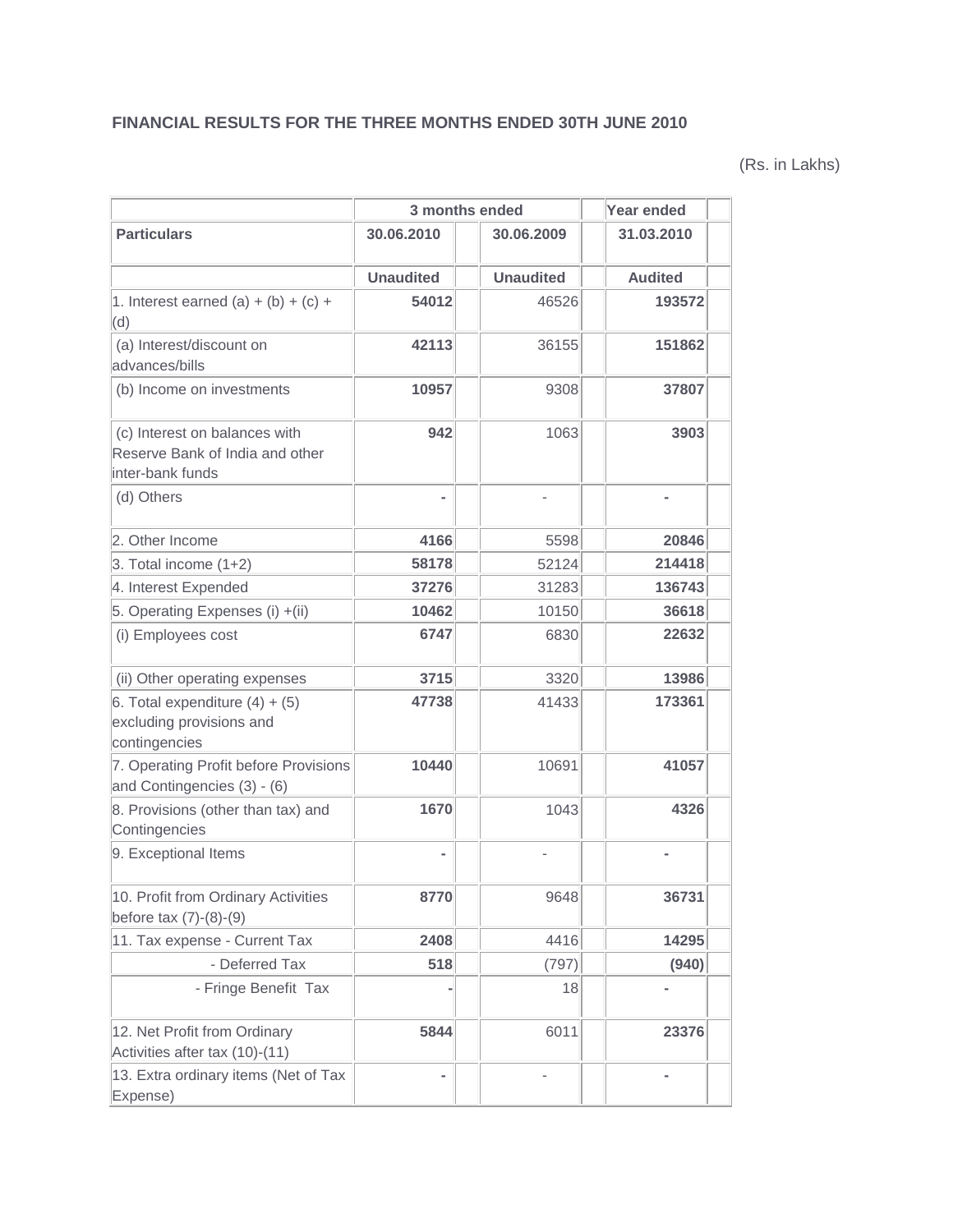| 14. Net Profit for the period (12+13)                                                             | 5844       | 6011       | 23376      |
|---------------------------------------------------------------------------------------------------|------------|------------|------------|
| 15. Paid-up Equity Share Capital                                                                  | 11301      | 11301      | 11301      |
| (Face Value Rs.10)                                                                                |            |            |            |
| 16. Reserves excluding Revaluation                                                                |            |            | 135421     |
| <b>Reserves</b>                                                                                   |            |            |            |
| 17. Analytical Ratios                                                                             |            |            |            |
| i) Percentage of shares held by                                                                   | Nil        | Nil        | <b>Nil</b> |
| Goverment of India                                                                                |            |            |            |
| ii) Capital Adequacy Ratio (%) a)<br><b>BASELI</b>                                                | 14.65      | 13.93      | 14.73      |
| b)                                                                                                | 15.99      | 15.07      | 15.39      |
| <b>BASEL II</b>                                                                                   |            |            |            |
| iii) Earning Per Share (EPS)                                                                      |            |            |            |
| (a) Basic EPS - before and after<br>Extraordinary items (Rs.)                                     | 5.17       | 5.32       | 20.69      |
| (b) Diluted EPS - before and after<br>Extraordinary items (Rs.)                                   | 5.15       | 5.32       | 20.58      |
| iv) NPA Ratios (a) Gross NPA                                                                      | 22310      | 23086      | 21100      |
| Net NPA                                                                                           | 6476       | 8325       | 6157       |
| (b) % of Gross NPA                                                                                | 1.33       | 1.85       | 1.32       |
| % of Net NPA                                                                                      | 0.39       | 0.68       | 0.39       |
| v) Return on Assets                                                                               | 0.23       | 0.31       | 1.07       |
| 18. Public Shareholding                                                                           |            |            |            |
| - No.of Shares (in Lakhs)                                                                         | 1130       | 1130       | 1130       |
| - Percentage of Shareholding                                                                      | 100%       | 100%       | 100%       |
|                                                                                                   |            |            |            |
| 19. Promoters and promoter group<br>Shareholding                                                  |            |            |            |
| (a) Pledged/ Encumbered                                                                           |            |            |            |
| - Number of shares                                                                                | <b>NIL</b> | <b>NIL</b> | <b>NIL</b> |
| - Percentage of shares[as a<br>% of the total shareholding of the<br>promoter and promoter group] | <b>NIL</b> | <b>NIL</b> | <b>NIL</b> |
| - Percentage of shares [as a<br>% of the totalshare capital of the<br>Company]                    | <b>NIL</b> | <b>NIL</b> | <b>NIL</b> |
| (b) Non Encumbered                                                                                |            |            |            |
| - Number of shares                                                                                | <b>NIL</b> | <b>NIL</b> | <b>NIL</b> |
| - Percentage of shares[as a %<br>of the total shareholding of the<br>promoter and promoter group] | <b>NIL</b> | <b>NIL</b> | <b>NIL</b> |
| - Percentage of shares [as a<br>% of the total share capital of the<br>Company]                   | <b>NIL</b> | <b>NIL</b> | <b>NIL</b> |

\* Not annualised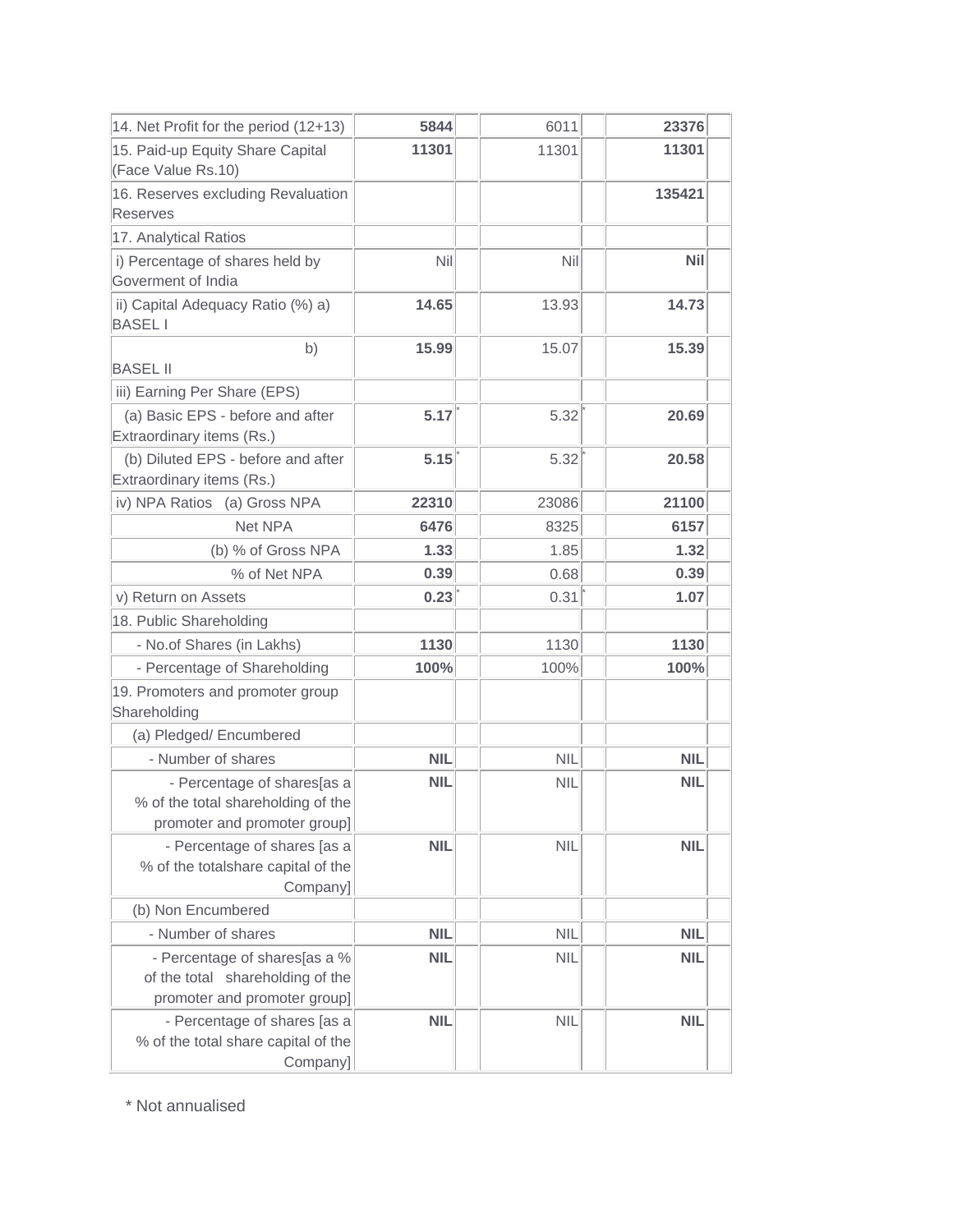## **Notes:**

1. The above financial results for the three months ended 30th June 2010 reviewed by the Audit Committee of the Board have been approved by the Board of Directors at their meeting held on 14th July 2010 and subjected to limited review by Statutory Central Auditors.

2. The financial results have been arrived at after providing for Standard/Non performing assets as per RBI norms, Taxes and other necessary provisions. Provision for employee benefits have been made on an estimated basis.

3. Details of Investor complaints received and disposed off:

| Complaints at the<br>beginning of the quarter the quarter | Received during | Redressed during<br>the quarter | Unresolved as on<br>30.06.2010 |  |
|-----------------------------------------------------------|-----------------|---------------------------------|--------------------------------|--|
|                                                           | 67              |                                 |                                |  |

4. Previous period's/year's figures have been regrouped, wherever necessary to conform to the current period's classification.

## **Segmentwise Results**

(Rs. in Lakhs)

| <b>Particulars</b>                                                    | 3 months ended   | <b>Year ended</b> |                |  |
|-----------------------------------------------------------------------|------------------|-------------------|----------------|--|
|                                                                       | 30.06.2010       | 30.06.2009        | 31.03.2010     |  |
|                                                                       | <b>Unaudited</b> | <b>Unaudited</b>  | <b>Audited</b> |  |
| 1. Segment Revenue                                                    |                  |                   |                |  |
| a) Treasury                                                           | 13276            | 13577             | 51720          |  |
| b) Corporate/ Wholesale Banking                                       | 18639            | 13609             | 62123          |  |
| c) Retail Banking                                                     | 25544            | 24454             | 98021          |  |
| d) Other Banking Operations                                           | 719              | 484               | 2554           |  |
| Total                                                                 | 58178            | 52124             | 214418         |  |
| Less : Inter segment Revenue                                          |                  |                   |                |  |
| Net Income from Operations                                            | 58178            | 52124             | 214418         |  |
| 2. Segment Results                                                    |                  |                   |                |  |
| Profit(+)/Loss (-) before tax and after<br>interest from each segment |                  |                   |                |  |
| a) Treasury                                                           | (575)            | 3322              | 4186           |  |
| b) Corporate/ Wholesale Banking                                       | 1644             | 1472              | 5598           |  |
| c) Retail Banking                                                     | 7110             | 5464              | 28130          |  |
| d) Other Banking Operations                                           | 591              | 390               | 2117           |  |
| <b>Total</b>                                                          | 8770             | 10648             | 40031          |  |